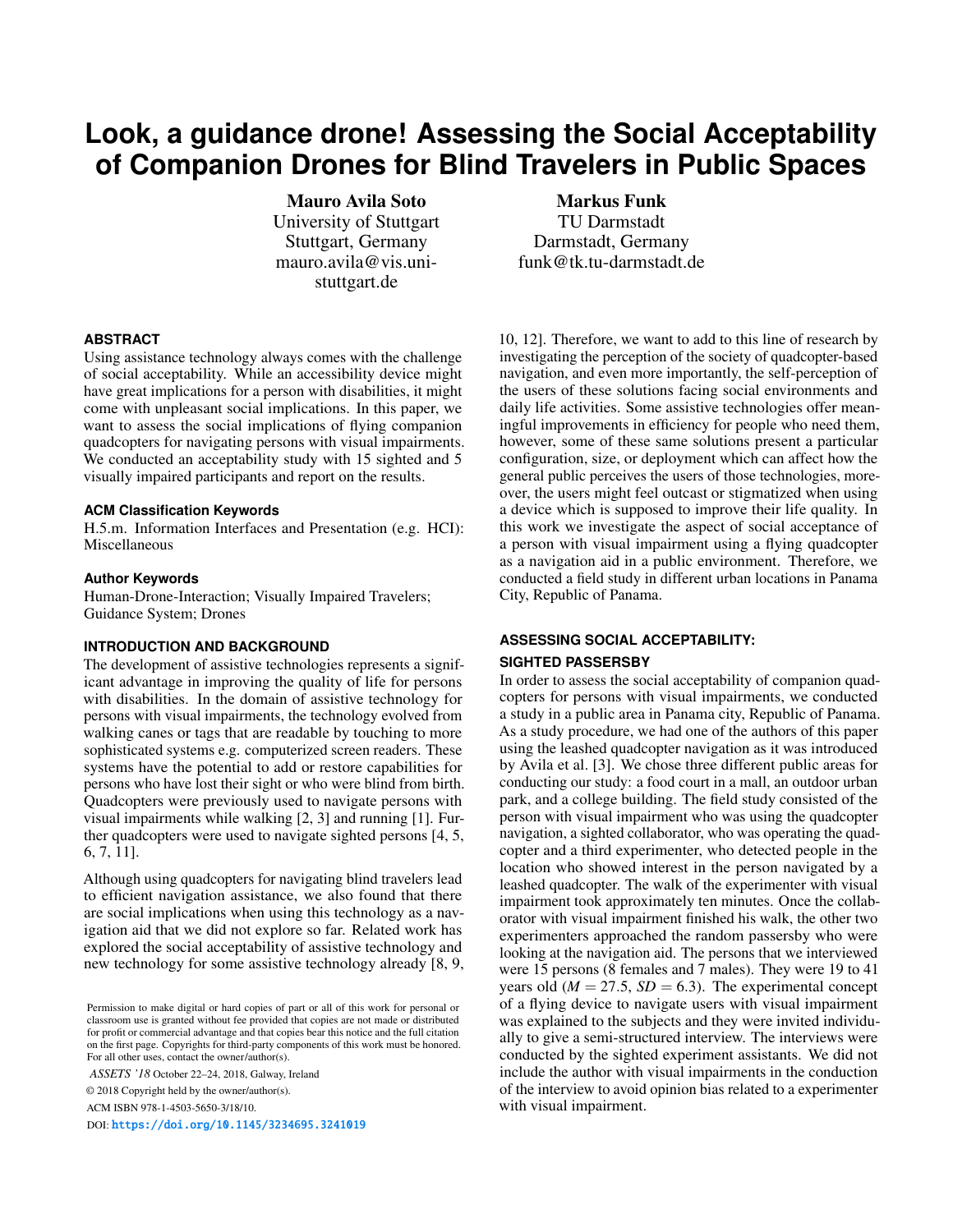## **Results**

After reading the transcriptions, we defined a set of seven concrete trends in the data set: 1. If it helps I agree with people using it. 2. It must dodge passersby and obstacles. 3. A flying device might catch passersby by surprise. 4. Maybe we need a non-flying alternative. 5. Is this legal in public spaces? 6. It's great to support persons with visual impairments with this. 7. Is it better than a dog or a cane? We performed a thematic analysis based on the transcripts of the interviews.

Acceptance based on helpfulness: Participants demonstrated to be concerned about the safety of the general public and the users with visual impairments. They commented about the possibility that the quadcopter might hit passersby or fly on private properties. The participants also highlighted the importance to offer assistance to the population with visual impairments, however the concrete acceptance of a guidance quadcopter is dependent on the correct functioning of the navigation system. Further, participants link the level of acceptance to the level of suitable assistance that the device would be able to give to the users with visual impairments. The level of acceptance includes the risk of possible failures in the system and their consequences.

### Information decreases surprise and increases acceptance:

Most of the participants commented about the surprise which the use of a quadcopter to navigate persons with visual impairments presents. They added that if the public is well informed about the purpose, functioning, and benefits of the navigation quadcopter, the surprise factor will be reduced and a higher level of acceptance can be encouraged in the public.

Perception of people with visual impairments and their assistive elements must be supportive: This theme was mentioned by all the participants. Participants were concerned about the possibility that public perception might block somehow the development of assistive technologies. Some of the participants commented on their preference for a non-flying device instead of the flying quadcopter. But even the persons disliking the idea of a flying companion, agree that public perception and social acceptance should not be a reason tho stop the development of assistive technologies.

Themes like *legal implications related to fly a quadcopter in public spaces*, *improvements to the prototype* or *the inconvenience of a flying device* were defined by the participants, but with a lesser emphasis than the three main themes already described.

# **ASSESSING SOCIAL ACCEPTABILITY:**

### **VISUALLY IMPAIRED PERSONS**

Further, we asked five persons with visual impairments, 2 females and 3 males with an age range from 23 to 30 years old ( $M = 27$ ,  $SD = 3.1$ ) to use the prototype for a short walk. To get participants, we visited two different organizations dedicated to support people with visual impairments in several activities. In those places we approached to some of the users of those facilities, all people with visual impairments. We explained to them the experimental concept of a flying device to navigate users with visual impairment. We introduced the five participants to the prototype and its functionality, later

these participants were invited to take a short 10 minutes walk being navigated by the quadcopter. After the walk, we asked the participants to also take part in a semi-structured interview.

## **Results**

In this study we got the feedback of five subjects with visual impairment who commented about elements of self-perception, standing out from the crowd and balance between other people's perception and benefits of an assistive technology which might looks strange. We conducted a content analysis based on the prevalence of concrete ideas mentioned by the participants.

The most shown concept in the data set is *"I care a lot about usefulness"*. This is supported with sentences like *"No matter if the gadget looks weird, if it shows me the way I will use it"*, *"My cane already makes me stand out, a bit more of notoriety will not kill me"* or *"I will use the option which works better for me, doesn't matter if can be unusual, we are blind people, we already are unusual."* These kind of ideas were predominant through all the semi-structured interviews.

In contrast, the second most shown concept was *I am concern about looking weird*. This idea was supported by sentences like *"I would use the quadcopter, but I would not take it to a date or to a job interview"*, *"It's tricky to carry something that makes people to get curious, it might be beneficial or harmful*  or *"Using this stuff I'll be more than notorious everywhere and I am not sure if I am ready for that."* All the participants mentioned that they prefer to have at least one hand free, they used statements like *"I like the device, but it might be difficult if I should carry it in one hand and my cane in the oter, Might be possible to attach the drone to my cane?"* also *"I need one of my hands free to open doors, say hello or carry my drink, both hands busy are not so much recommendable."* or *"I would like it more if the drone can be attached to my cane because I prefer to have one hand free."* 

The general prevalence defines a genuine concern about the personal image and public perception, nevertheless, the necessity of functional and useful solutions presents more weight in the mindset of our participants.

# **CONCLUSION**

In this work we aimed to gauge the perception of general public and people with visual impairments related to the use of the navigation assistance based on a leashed quadcopter. We collected opinions from 15 sighted persons and five visually impaired persons. We conclude that a quadcopter navigation comes with benefits but also social acceptability challenges. Overall, the general public should be well informed about the solution's usefulness and helpfulness. This will set a foundation for an adequate social acceptance for the target group and the people who will coexist with them.

### **ACKNOWLEDGMENTS**

This project was funded by the DAAD - SENACYT Panama. Further we would like to thank Mel and Ted Henter.

### <span id="page-1-0"></span>**REFERENCES**

1. Majed Al Zayer, Sam Tregillus, Jiwan Bhandari, Dave Feil-Seifer, and Eelke Folmer. 2016. Exploring the use of